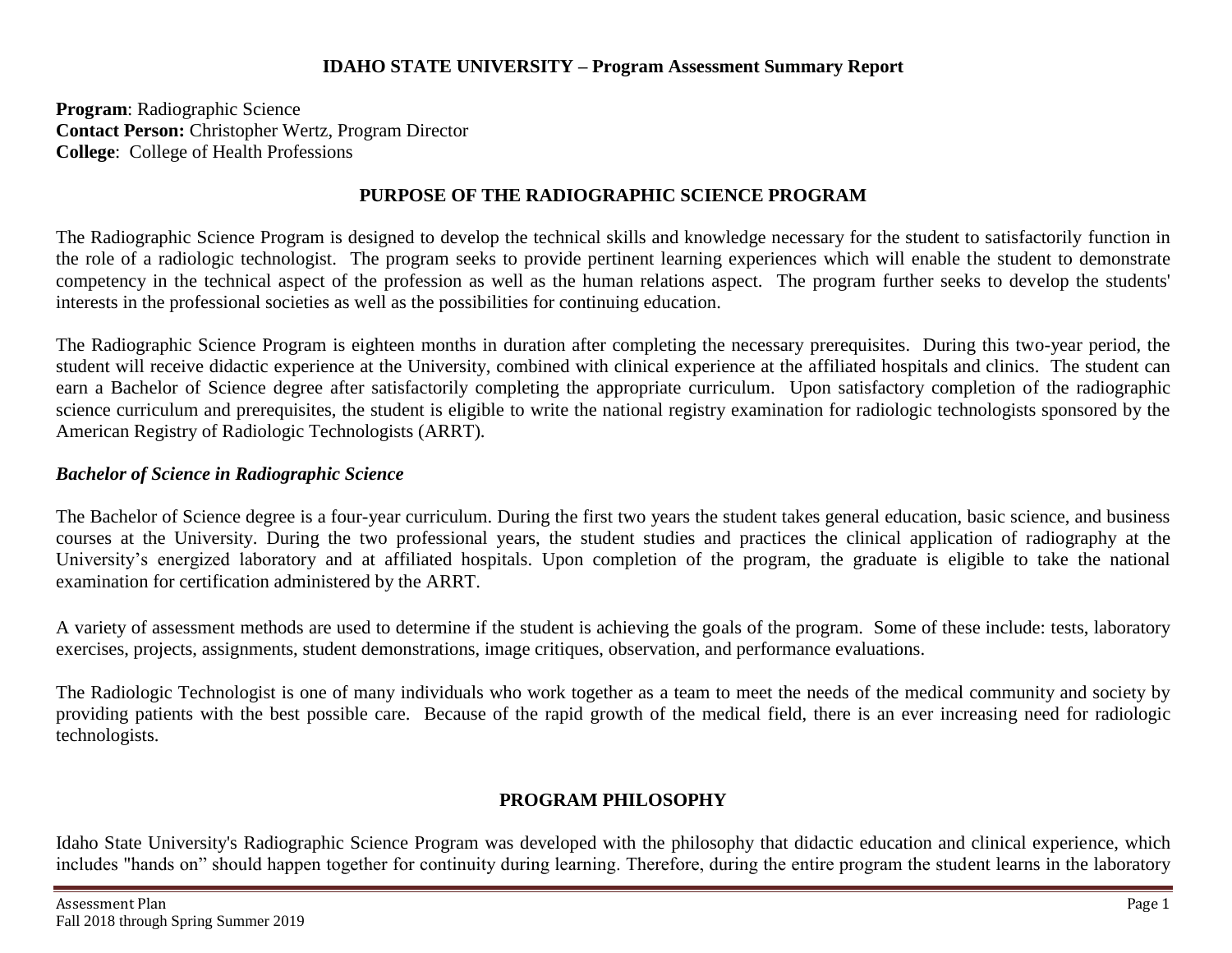setting and applies those skills acquired in the clinical setting. This happens on a weekly basis. Furthermore, in the classroom students acquire the theoretical information necessary to perform as technologists. The next step involves laboratory experiences where the opportunity to apply technological skills is acquired by using phantoms and simulations. Students then progress and perfect their skills by working with technologists in a clinical environment. Additionally, several of the classes are taught by the Physics, Biology, and Healthcare Administration Faculties. This is atypical of most Radiographic Science programs and is a unique feature that sets the program apart from other programs. Our philosophy is students who learn from experts become experts. When graduation approaches students are ready to enter the profession confidently.

## **MISSION STATEMENT**

The Mission of the Radiographic Science Program is to provide students with both the academic and technical foundations to competently and safely perform Radiologic procedures, to prepare qualified imaging technologists who will ethically respond to the needs of patients with technical competence and compassion, and to assume a vital professional role as a medical team member.

#### *Vision*

Prepare leaders in radiography for today and tomorrow by providing baccalaureate education.

#### *Core Values*

- Academics promoting excellence in all academic endeavors.
- Knowledge recognizing the significance of new knowledge in a profession that is predisposed to change while maintaining traditional values and emphasizing the needs of the patient.
- Dedication to help meet the statewide and regional needs by providing access to quality education to prospective students.
- Community to help meet the needs of the community in the health care setting by providing competent, qualified, technologists who are eligible upon graduation to sit for the national certification examination in radiography sponsored by the American Registry of Radiologic Technologists (ARRT).

## **PROGRAM GOALS/OUTCOMES**

#### **The Radiographic Science Program faculty promotes knowledge and discovery for all students in our program by committing to the following goals:**

- 1. Students will use critical thinking and problem-solving skills**.**
- 2. Students/graduates will be clinically competent.
- 3. Students will be able to effectively communicate.
- 4. Students will demonstrate the importance of professional growth and development.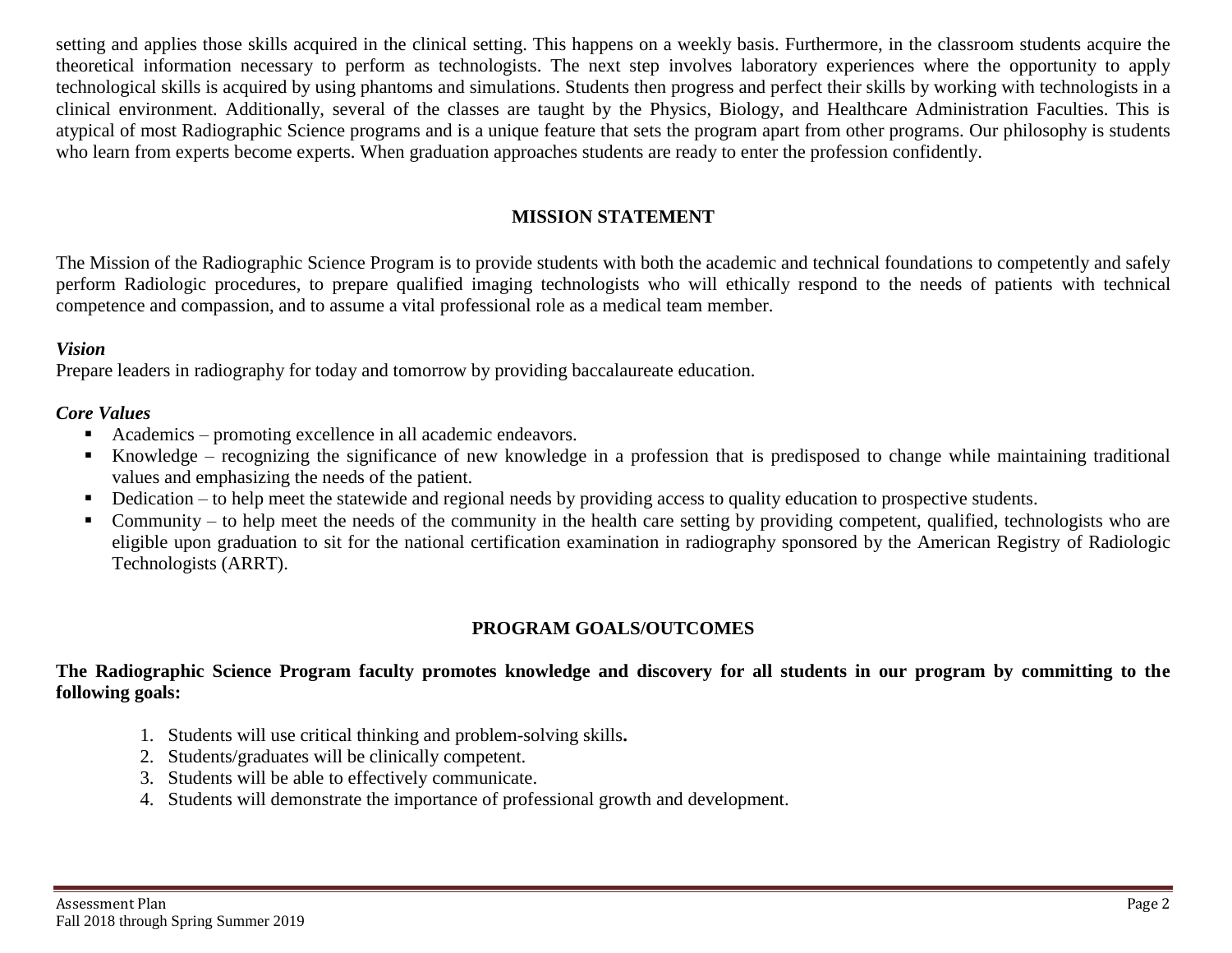#### **Student Driven Effectiveness Assessment**

The Radiographic Science Program and the Division of Health Sciences also administers a Student Driven Effectiveness Assessment each semester. This assessment is a method used to evaluate the program from the vantage point of our customer, the student. Continuous Quality Improvement guides program officials in looking for opportunities to improve in all aspects of the collegiate experience provided to our customer. The assessment includes a four question evaluation administered at the end of each semester. Students are asked to answer the following questions:

- 1. Has the Radiographic Science Program met your expectations?
- 2. Would you recommend the Radiographic Program to another student?
- 3. List the Top 3 Positive experiences this semester.
- 4. List 3 things that would enhance the experience in the Radiographic Science Program.

This assessment tool, which includes all student responses, an evaluation by faculty, an action plan, follow-up, and all survey results, can be reviewed on the department Web site. It is titled "Division of Health Sciences Student Driven Effectiveness Assessment Plan, and is located at the bottom of the page at the following hyperlink:

[Division of Health Sciences Student Driven Effectiveness](http://www.isu.edu/radsci/admindata.shtml) Assessment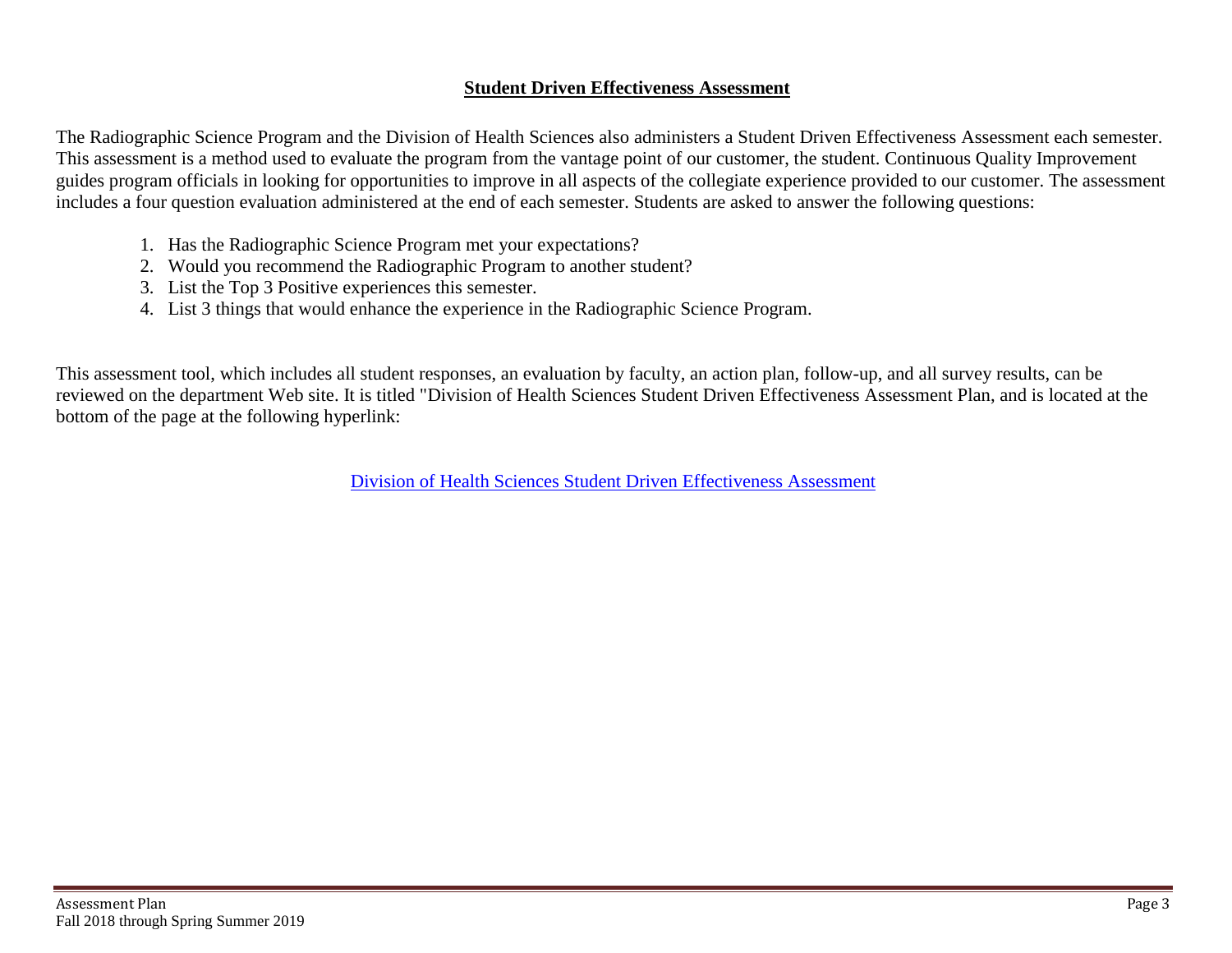# **Outcomes Assessment Plan**

## **Radiographic Science Program**

## **The Radiographic Science Program at Idaho State University will provide a quality and diverse education that enables our graduates to become a valuable member of the health care team.**

(The cycle of assessment for the plans below was August 2018 – July 2019)

| Goal 1: Students will use critical thinking and problem-solving skills.                        |                                                                |                                                                                                            |                                        |                                                        |                                                                                                                                                                                                                                                                                                                                                                                                                                                                                                                                                                             |  |  |
|------------------------------------------------------------------------------------------------|----------------------------------------------------------------|------------------------------------------------------------------------------------------------------------|----------------------------------------|--------------------------------------------------------|-----------------------------------------------------------------------------------------------------------------------------------------------------------------------------------------------------------------------------------------------------------------------------------------------------------------------------------------------------------------------------------------------------------------------------------------------------------------------------------------------------------------------------------------------------------------------------|--|--|
| <b>Outcome</b>                                                                                 | <b>Measurement Tool</b>                                        | <b>Benchmark</b>                                                                                           | <b>Timeframe/Res</b><br>ponsible Party | <b>Results</b>                                         | <b>Analysis/Action Plan</b>                                                                                                                                                                                                                                                                                                                                                                                                                                                                                                                                                 |  |  |
| 1. Students will<br>select appropriate<br>scholarly and peer-<br>reviewed journal<br>articles. | RS 4450 Annotated<br>Bibliography rubric<br>criteria "Article" | Average score<br>$>90\%$ for the<br>"article" criteria<br>on both annotated<br>bibliography<br>assignments | $4th$ semester<br>Course instructor    | $n = 21$<br>2016=96%<br>$2017=98\%$ (n=20)<br>2018=99% | Benchmark was met.<br>Students must select a peer-reviewed, scholarly journal<br>article published within the last 5 years written on their<br>chosen topic and must relate directly to medical<br>imaging. This selection process requires critical<br>thinking skills to apply the assignment criteria to an<br>infinite number of article options.<br>Action: 3 <sup>rd</sup> year of assessment. Will continue to<br>monitor                                                                                                                                            |  |  |
| 2. Students will<br>modify routine<br>imaging parameters<br>for trauma patients.               | RS 3340/3341 Labs<br>Trauma Scenario<br>assessment             | Average score $\geq$ 4<br>on a 5 point<br>Likert scale                                                     | $1st$ and $2nd$<br>semester            | $n = 21$<br>$2016=4$<br>$2017=4.9$<br>$2018 = 4.5$     | Benchmark was met<br>*Note: In 2017 only 1 trauma scenario of a cross-table<br>lateral hip was used based on available time in the lab<br>curriculum. In 2018, 3 trauma scenarios were assessed<br>(abdomen, shoulder, & hip).<br>During lab time students practiced trauma scenarios<br>imaging our full body x-ray phantom on specific<br>anatomies from each chapter. This group activity helps<br>students collaborate and critically think to know how to<br>perform in a trauma situation.<br>Action: 3 <sup>rd</sup> year of assessment. Will continue to<br>monitor |  |  |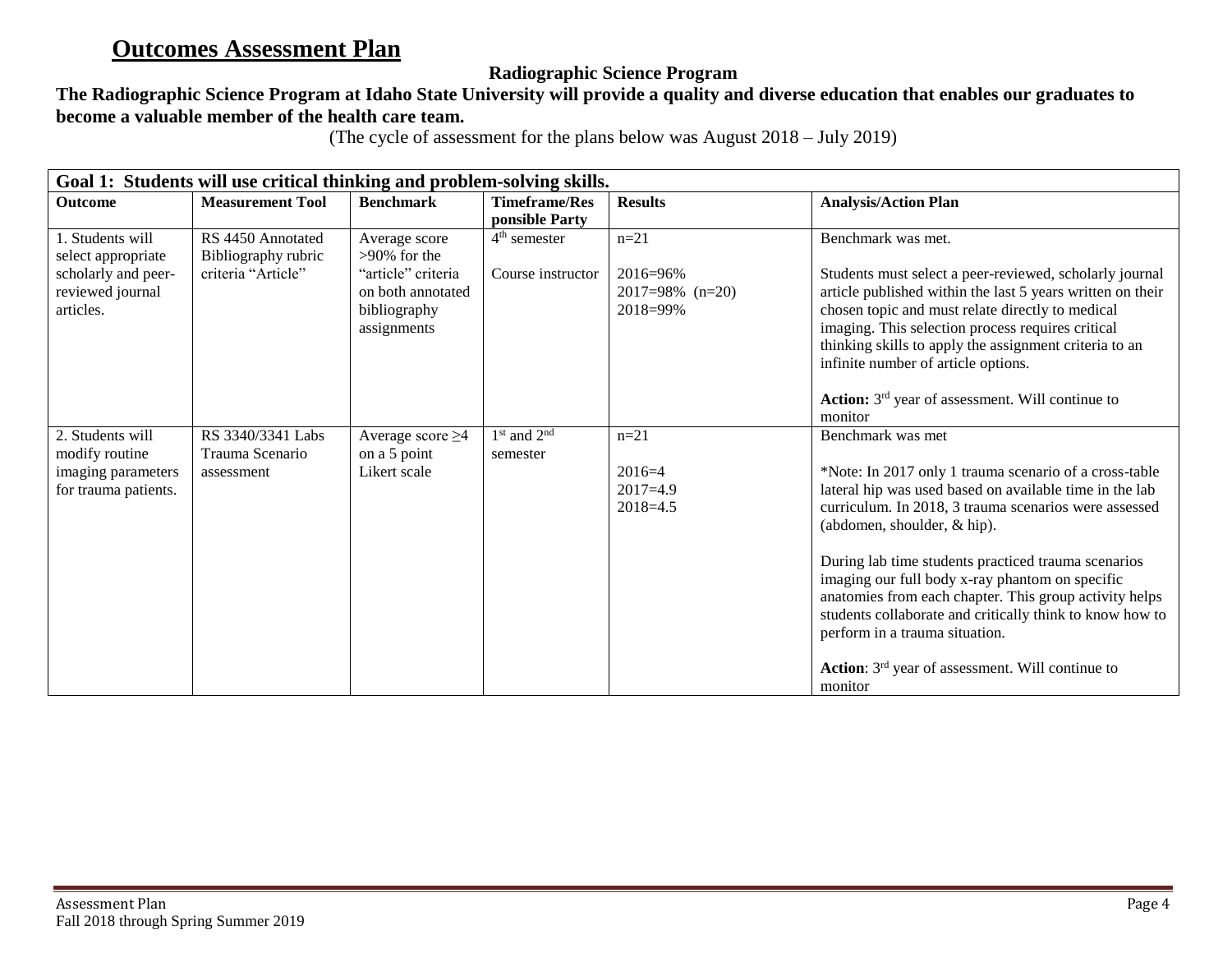| Goal #2: Students/graduates will be clinically competent.                |                                                                               |                                                                                                                                            |                                               |                                                                                                                |                                                                                                                                                                                                                                                                                                                                                                                           |  |  |
|--------------------------------------------------------------------------|-------------------------------------------------------------------------------|--------------------------------------------------------------------------------------------------------------------------------------------|-----------------------------------------------|----------------------------------------------------------------------------------------------------------------|-------------------------------------------------------------------------------------------------------------------------------------------------------------------------------------------------------------------------------------------------------------------------------------------------------------------------------------------------------------------------------------------|--|--|
| <b>Outcome</b>                                                           | <b>Measurement Tool</b>                                                       | <b>Benchmark</b>                                                                                                                           | <b>Timeframe/Res</b><br>ponsible Party        | <b>Results</b>                                                                                                 | <b>Analysis/Action Plan</b>                                                                                                                                                                                                                                                                                                                                                               |  |  |
| 1. Students will<br>apply positioning<br>skills.                         | RS 3340<br>Score on positioning<br>criteria during lab test<br>#3             | Each position is<br>worth 2 points.<br>There are 4<br>projections per<br>lab test. The<br>average<br>positioning score<br>will be $> 90\%$ | 1 <sup>st</sup> Semester<br>Course Instructor | $n = 21$<br>2018=97.6%                                                                                         | Benchmark was met<br>New measure for 2018. For lab testing, each position<br>(of the 4 total positions per lab test) is worth 2 points.<br>Positioning in lab testing is evaluated on standards set<br>in Bontrager's textbook.<br><b>Action:</b> 1 <sup>st</sup> year of assessment. Will continue to<br>monitor                                                                         |  |  |
| 2. Students will<br>demonstrate<br>knowledge in<br>radiation protection. | RS 3388 Radiation<br>Protection-<br>Comprehensive Final<br><b>Exam Grades</b> | Average score ><br>80%.                                                                                                                    | $2nd$ Semester<br>Course Instructor           | $n = 21$<br>$2013 = 94\%$<br>2014=unavailable<br>2015=93%<br>$2016 = 86\%$ (n=20)<br>$2017 = 84\%$<br>2018=88% | Benchmark was met.<br>The RS 3388 course focuses on radiation practices and<br>standards. The final exam for the course<br>comprehensively assesses all the material covered<br>throughout the semester.<br>Action: With the unexpected decline in 2016 and 2017,<br>will continue to monitor.                                                                                            |  |  |
|                                                                          | Student quarterly<br>dosimetry reports                                        | No student will<br>have $>30$ mrem<br>exposure in any<br>quarter                                                                           | End of each<br>quarter<br>Program<br>Director | $n=42$<br>$2017=2$ (n=41)<br>$2018=4$                                                                          | Benchmark was not met.<br>Four students exceeded the goal. After discussion with<br>the students it was discovered that they were using the<br>ISU dosimeter during clinical time and intern work<br>time. The students were advised to obtain a second<br>dosimeter from their employer to use when not on ISU<br>time.<br>Action: $2nd$ year of assessment. Will continue to<br>monitor |  |  |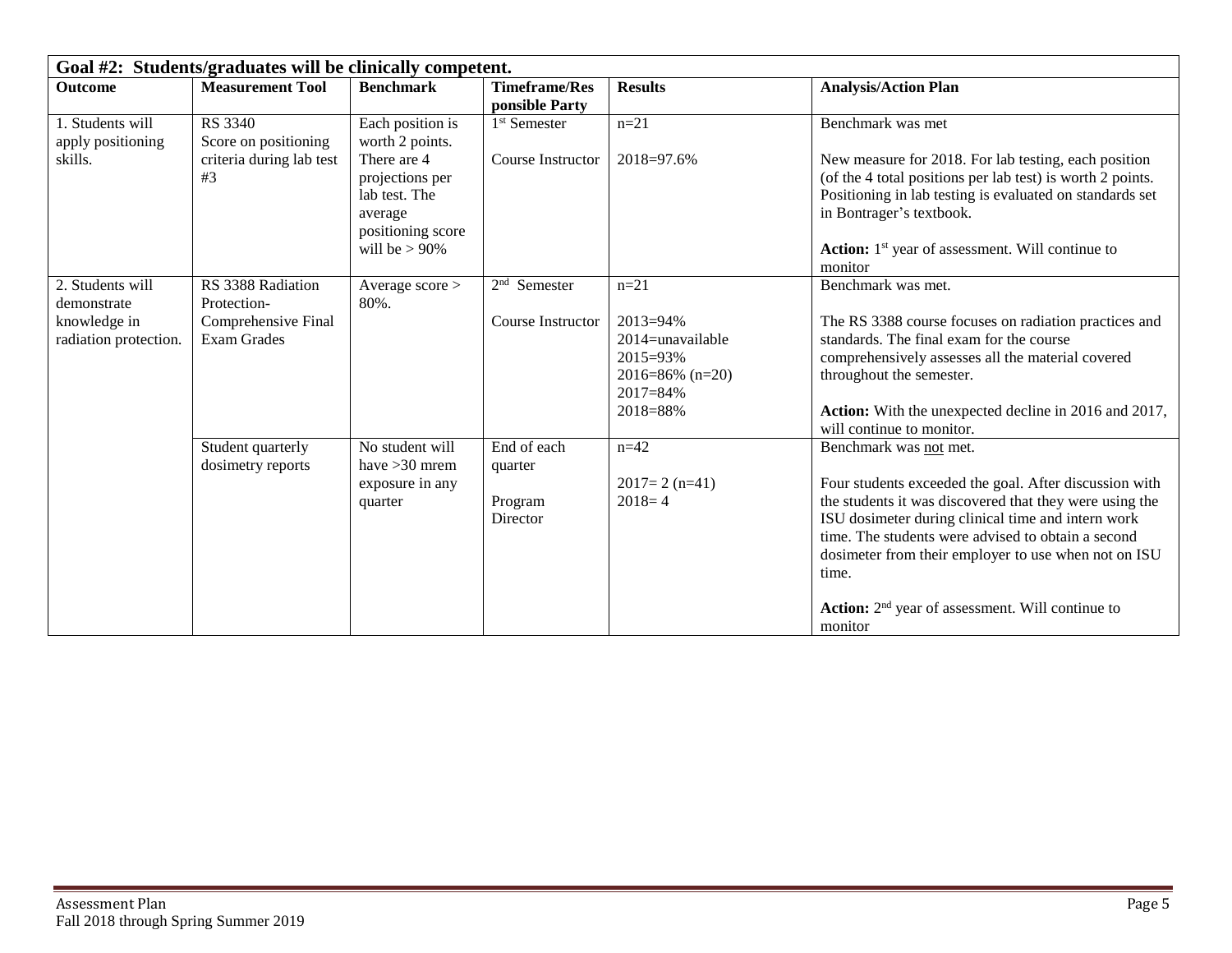| Goal 3: Students will be able to effectively communicate.                                                    |                                               |                                                    |                                           |                                                           |                                                                                                                                                                                                                                                                                                            |  |  |
|--------------------------------------------------------------------------------------------------------------|-----------------------------------------------|----------------------------------------------------|-------------------------------------------|-----------------------------------------------------------|------------------------------------------------------------------------------------------------------------------------------------------------------------------------------------------------------------------------------------------------------------------------------------------------------------|--|--|
| Outcome                                                                                                      | <b>Measurement Tool</b>                       | <b>Benchmark</b>                                   | <b>Timeframe/Res</b><br>ponsible Party    | <b>Results</b>                                            | <b>Analysis/Action Plan</b>                                                                                                                                                                                                                                                                                |  |  |
| 1. Students will<br>write clearly using<br>AMA and ASRT<br>style format.                                     | RS 4450 quiz "ASRT<br>Style Guide"            | All students will<br>receive a >90%<br>on the quiz | 4th Semester<br>Course Instructor         | $n=21$<br>2016=96%<br>$2017=98\%$ (n=20)<br>$2018 = 94\%$ | Benchmark increased to ">90%" for 2018. Benchmark<br>was met.<br>The ASRT Style Guide quiz assesses students'<br>knowledge of specific English and formatting<br>guidelines required by the ASRT for manuscript<br>publication.<br>Action: 3 <sup>rd</sup> year of assessment. Will continue to<br>monitor |  |  |
| 2. Students will<br>demonstrate proper<br>and effective<br>communication<br>with patients during<br>an exam. | RS 3340 Lab final<br>"patient intake" score   | Average score<br>$>90\%$                           | $1st$ semester<br>Course instructor       | $n=21$<br>2018=98.6%                                      | Benchmark was met. Updated measure for 2018 to use<br>more specific communication grading criteria<br>Action: 1 <sup>st</sup> year of assessment. Will continue to<br>monitor                                                                                                                              |  |  |
|                                                                                                              | <b>RS 4488</b><br>Communication audit<br>form | Average score<br>$>90\%$                           | $3rd$ semester<br>Clinical<br>Coordinator | $n = 21$<br>$2018=$                                       | Updated measure for 2018. However, the new<br>communication instrument was never developed and<br>distributed to CIs for Summer 2019. The instrument<br>will be created and distributed to CIs for Summer 2020<br>and used on the 2019-2020 assessment plan                                                |  |  |

E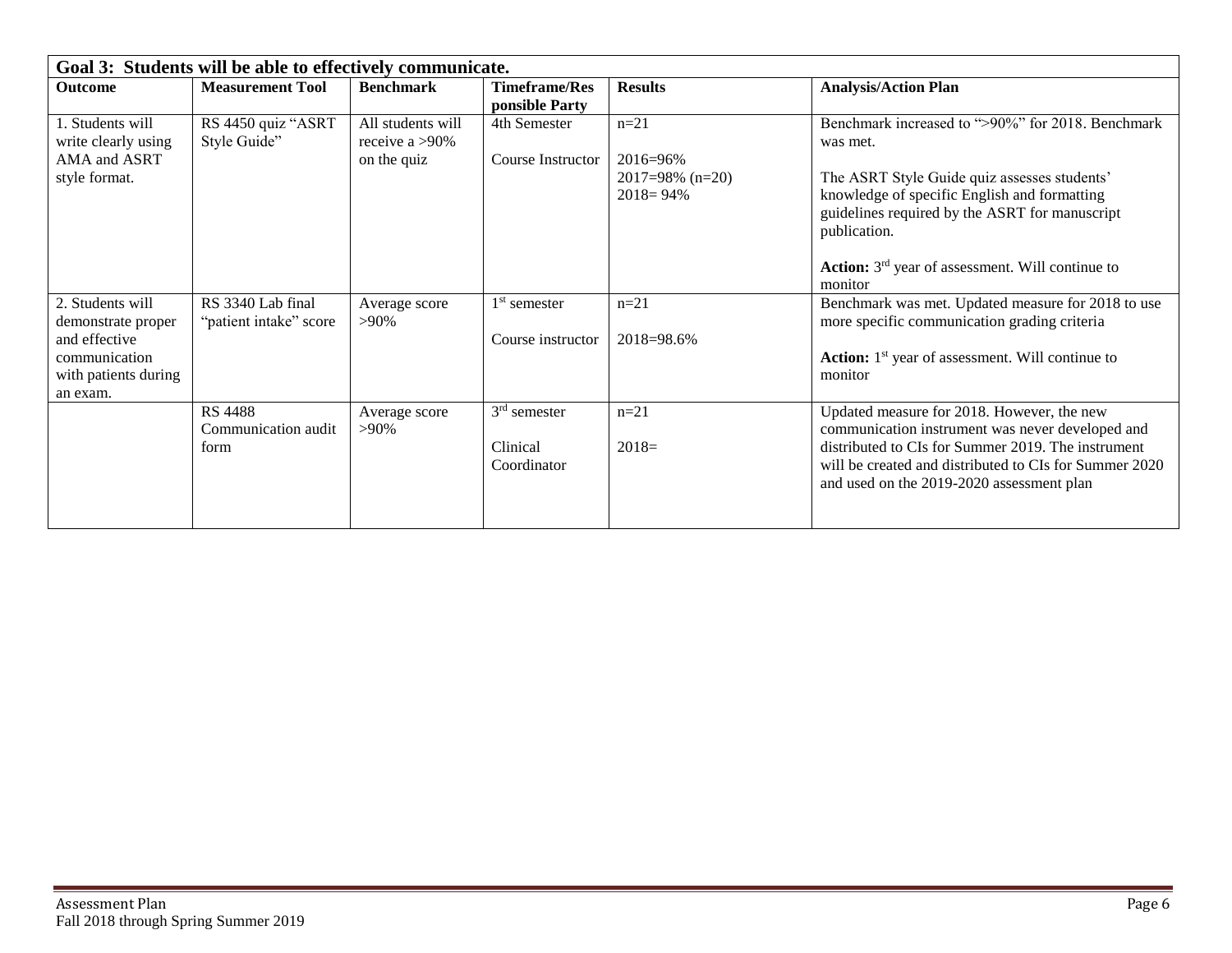| Goal #4: Students will demonstrate the importance of professional growth and development. |                                                                                                                                                               |                                                                                                                                                                                                                  |                                        |                                                                                                  |                                                                                                                                                                                                                                                                                                                                                                                                                                                                                                                                                                                                                                                                                                                                                                                                                                                                                                                                                                                                                                                                                          |  |  |
|-------------------------------------------------------------------------------------------|---------------------------------------------------------------------------------------------------------------------------------------------------------------|------------------------------------------------------------------------------------------------------------------------------------------------------------------------------------------------------------------|----------------------------------------|--------------------------------------------------------------------------------------------------|------------------------------------------------------------------------------------------------------------------------------------------------------------------------------------------------------------------------------------------------------------------------------------------------------------------------------------------------------------------------------------------------------------------------------------------------------------------------------------------------------------------------------------------------------------------------------------------------------------------------------------------------------------------------------------------------------------------------------------------------------------------------------------------------------------------------------------------------------------------------------------------------------------------------------------------------------------------------------------------------------------------------------------------------------------------------------------------|--|--|
| <b>Outcome</b>                                                                            | <b>Measurement Tool</b>                                                                                                                                       | <b>Benchmark</b>                                                                                                                                                                                                 | <b>Timeframe/Res</b><br>ponsible Party | <b>Results</b>                                                                                   | <b>Analysis/Action Plan</b>                                                                                                                                                                                                                                                                                                                                                                                                                                                                                                                                                                                                                                                                                                                                                                                                                                                                                                                                                                                                                                                              |  |  |
| 1. Students will<br>advance<br>professionally by<br>performing<br>qualitative research.   | RS 4450, Senior<br>students will write an<br>8-10 page literature<br>review or case study<br>and submit the work<br>to a professional<br>society competition. | All students will<br>receive a $>80\%$ at<br>the completion of<br>the paper and an<br>ISU student will<br>place 1 <sup>st</sup> , 2 <sup>nd</sup> , or<br>$3rd$ place at the<br>ACERT and/or<br>ISRT conference. | 4 <sup>th</sup> Semester<br>Faculty    | $n = 21$<br>2013=100%<br>$2014 = 100%$<br>2015=95%<br>2016=95%<br>$2017=95\%$ (n=20)<br>2018=95% | Benchmark was met.<br>$ACERT = 2nd$ place in the investigational category<br>ISRT = $1st$ , $2nd$ , and $3rd$ place in the investigational<br>category<br>This indicator gives students a sense of<br>accomplishment. Generally some students complain at<br>the beginning of the semester, but upon completion of<br>the exercise most generally agree that the experience<br>was highly beneficial. Success this year at the ACERT<br>conference is validation for faculty of quality and<br>feedback from students provides a sense of<br>accomplishment by knowing that they can succeed<br>professionally and add to the knowledge base of the<br>profession. This outcome is important as the degree<br>awarded at ISU is a B.S. degree in Radiographic<br>Science.<br>This tool will be used repeatedly. A goal of the program<br>is to instill in students the importance of contributing<br>knowledge at the collegiate level that will instill desires<br>to publish professionally in the journal Radiologic<br>Technology in the future.<br>Action: Will continue to monitor |  |  |
|                                                                                           | RS 4430, Senior<br>students will develop<br>a poster presentation<br>and submit the work<br>to a professional<br>society competition.                         | All students will<br>receive a >80% at<br>the completion of<br>the poster and will<br>place $1st$ , $2nd$ , or<br>3 <sup>rd</sup> place at the<br>ISRT conference.                                               | 5th Semester<br>Faculty                | $n=21$<br>2015=100%<br>2016=100%<br>$2017=100\%$ (n=20)<br>2018=100%                             | Benchmark was met.<br>ISRT = $1st$ , $2nd$ , and $3rd$ in the informative category<br>*Note: students also competed at the ACERT<br>competition and earned 2 <sup>nd</sup> and 3 <sup>rd</sup> place for<br>investigational posters. All RS student investigational<br>posters were also displayed at Research Day at ISU<br>Same evaluation as the previous measure.<br><b>Action:</b> Will continue to monitor                                                                                                                                                                                                                                                                                                                                                                                                                                                                                                                                                                                                                                                                         |  |  |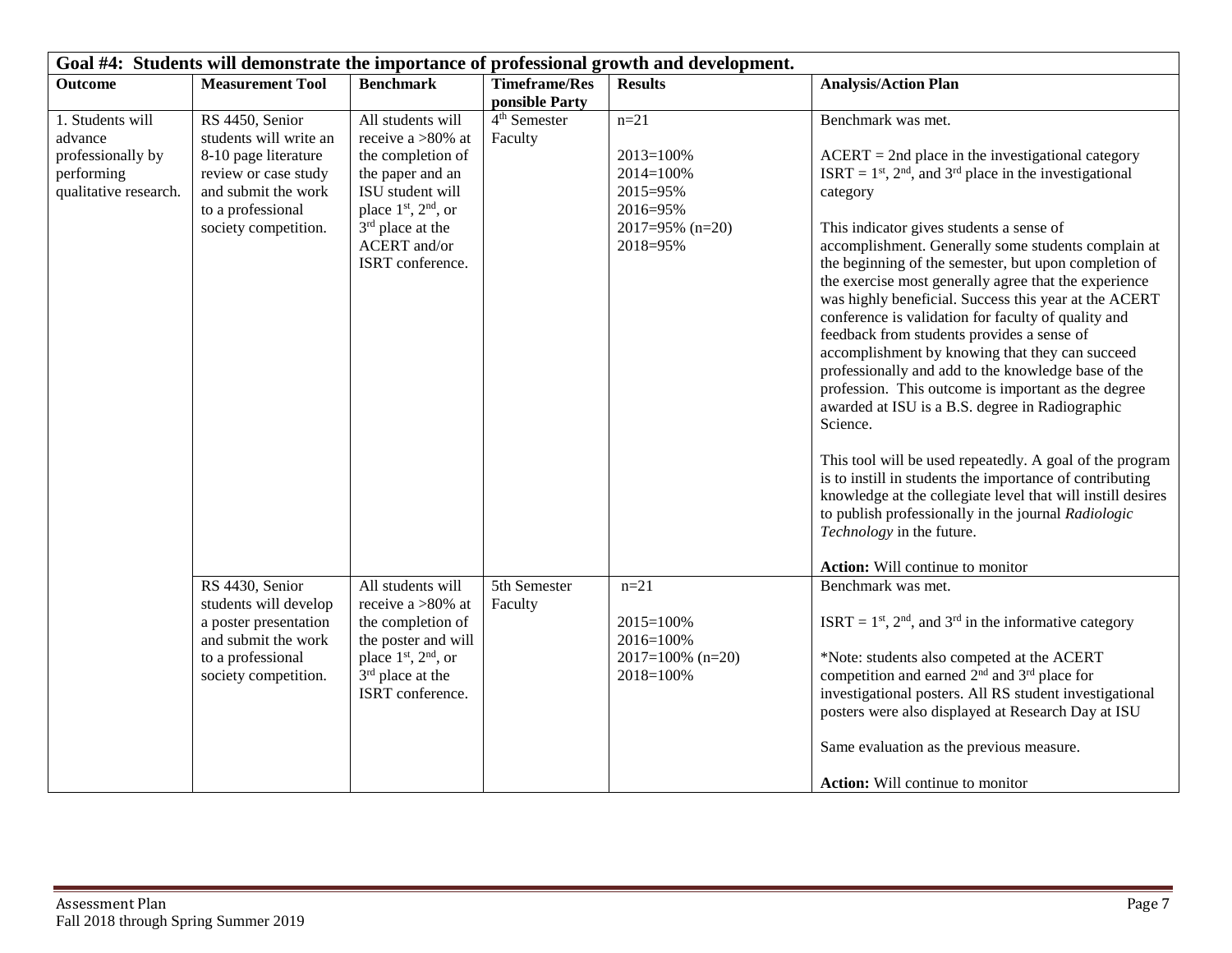| 2. Students will  | ASRT membership | All students will | Program     | $n=42$              | Benchmark was met.                                        |
|-------------------|-----------------|-------------------|-------------|---------------------|-----------------------------------------------------------|
| advance           |                 | join the ASRT     | Director    |                     |                                                           |
| professionally by |                 |                   |             | $2016 = 100\%$      | ASRT membership helps students stay connected to the      |
| joining state and |                 |                   |             | $2017=100\%$ (n=41) | national profession outside clinical and didactic         |
| national          |                 |                   |             | $2018 = 100\%$      | settings. Engagement in the profession will lead to       |
| professional      |                 |                   |             |                     | future development for both the professional and for the  |
| societies.        |                 |                   |             |                     | profession                                                |
|                   |                 |                   |             |                     |                                                           |
|                   |                 |                   |             |                     | <b>Action:</b> $3rd$ year of assessment. Will continue to |
|                   |                 |                   |             |                     | monitor                                                   |
|                   | ISRT membership | All students will | Clinical    | $n=42$              | Benchmark was met.                                        |
|                   |                 | join the ISRT     | Coordinator |                     |                                                           |
|                   |                 |                   |             | $2016 = 100\%$      | ISRT membership helps students be engaged with the        |
|                   |                 |                   |             | $2017=100\%$ (n=41) | issues and topics of the local profession. Membership     |
|                   |                 |                   |             | $2018 = 100\%$      | as students will lead to increased activity in the state  |
|                   |                 |                   |             |                     | society as working professionals who will advocate for    |
|                   |                 |                   |             |                     | patients and the profession in Idaho                      |
|                   |                 |                   |             |                     |                                                           |
|                   |                 |                   |             |                     | <b>Action:</b> $3rd$ year of assessment. Will continue to |
|                   |                 |                   |             |                     | monitor                                                   |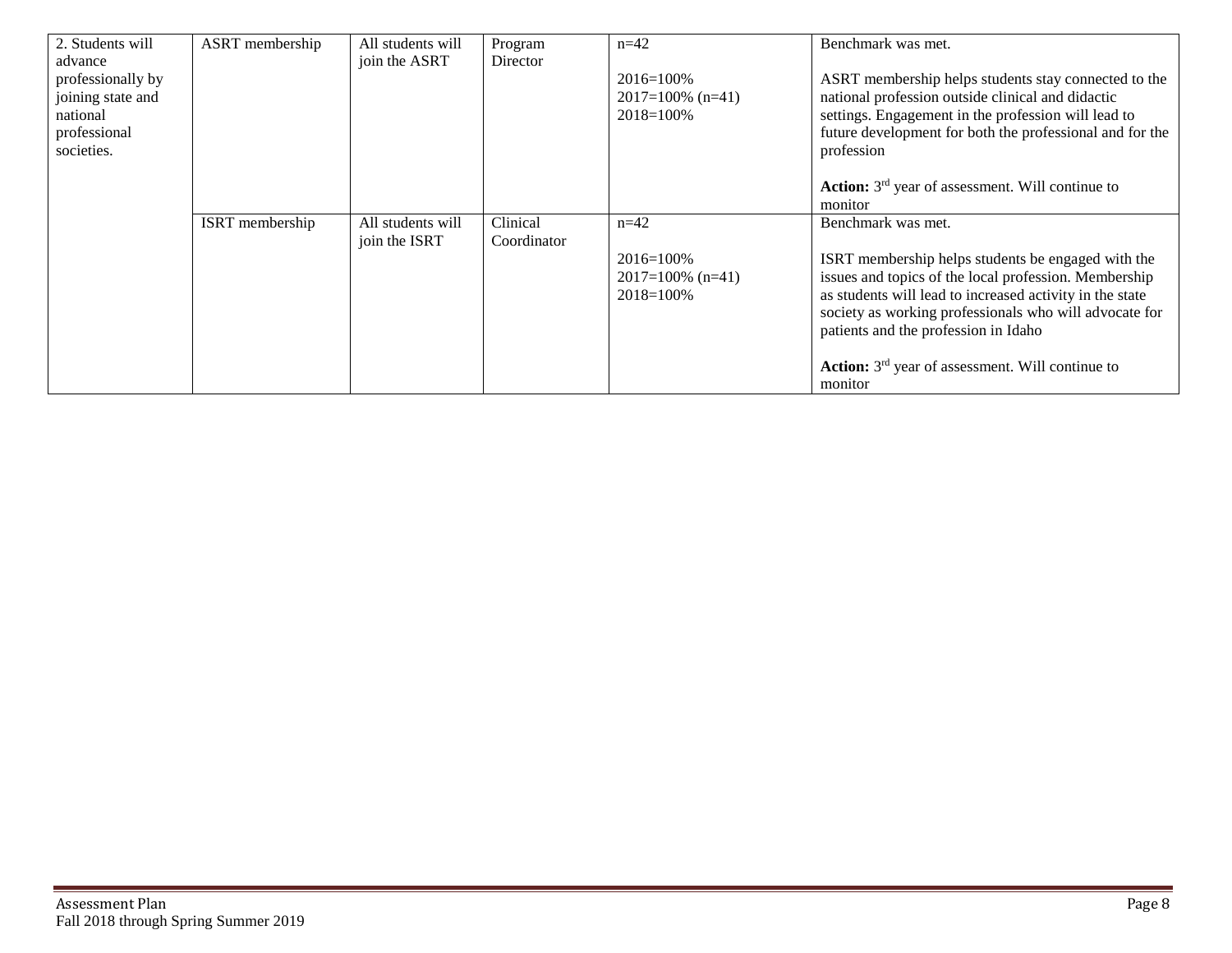|                                                                                                                        | Program Effectiveness Measures (1/1/2018-12/31/2018)                     |                                                                                     |                                                                                      |                                                                                                                                                              |                                                                                                                                                                                                                                                                                                                                                                                                                                |  |  |  |
|------------------------------------------------------------------------------------------------------------------------|--------------------------------------------------------------------------|-------------------------------------------------------------------------------------|--------------------------------------------------------------------------------------|--------------------------------------------------------------------------------------------------------------------------------------------------------------|--------------------------------------------------------------------------------------------------------------------------------------------------------------------------------------------------------------------------------------------------------------------------------------------------------------------------------------------------------------------------------------------------------------------------------|--|--|--|
| <b>Outcome</b>                                                                                                         | <b>Measurement Tool</b>                                                  | <b>Benchmark</b>                                                                    | <b>Timeframe/Res</b><br>ponsible Party                                               | <b>Results</b>                                                                                                                                               | <b>Analysis/Action Plan</b>                                                                                                                                                                                                                                                                                                                                                                                                    |  |  |  |
| 1. Students will pass<br>the national<br>certification<br>examination on the<br>$1st$ attempt.                         | National Certification<br>Exam 1 <sup>st</sup> Time Pass<br>Rates        | 100% each year                                                                      | 6 months post<br>graduation (or<br>upon completion<br>by all)<br>Program<br>Director | 2014: 94.7% (16/17)<br>2015: 100% (18/18)<br>2016: 80% (16/20)<br>2017: 100% (21/21)<br>2018: 100% (19/19)*<br>5 year average $= 96\%$                       | Both 2018 and 5 year benchmark were not met. All<br>passed the ARRT registry by the 2 <sup>nd</sup> attempt. Program<br>faculty reviewed the scores of those who did not pass<br>on the 1 <sup>st</sup> attempt to analyze for patterns or deficiency<br>in program curriculum and teaching, but no patterns or<br>commonalities were identified. *In 2018, 1 student who<br>completed the program did not take the ARRT exam. |  |  |  |
| 2a. Students who<br>are actively seeking<br>a job will be<br>gainfully employed<br>within 6 months<br>post-graduation. | <b>Graduate Survey</b><br>Or "word of mouth"<br>On line Alumni<br>Survey | 75% or higher<br>yearly<br>75% 5 year<br>average                                    | post graduation<br>survey Program<br>Director Clinical<br>Coordinator                | 2014: 100% (17/17)<br>2015: 100% (18/18)<br>2016: 100% (20/20)<br>2017: 100% (21/21)<br>2018: 100% (20/20)<br>5 year average $= 100\%$                       | Will continue to monitor<br>Benchmark was met in 2018 and for the 5 year average.                                                                                                                                                                                                                                                                                                                                              |  |  |  |
| 2b. Job Placement<br>Rate 1 year from<br>graduation for<br>those actively<br>seeking a job.                            | Graduate Survey or<br>"word of mouth"<br>On line Alumni<br>Survey        | 75% of those<br>actively seeking<br>employment<br>within 12 months<br>of graduation | 12 months post<br>graduation<br>Program<br>Director/Clinical<br>Coordinator          | 2013: 100% (17/17)<br>2014: 100% (15/15)<br>2015: 94% (17/18)<br>2016: 100% (20/20)<br>2017: 100% (21/21)<br>2018: 100% (18/18)*<br>5 year average $= 100\%$ | Benchmark was met in 2017 and for the 5 year average.<br>*Though not part of the 5 year figures for 1 year post<br>graduation, 2018 results are reported                                                                                                                                                                                                                                                                       |  |  |  |
| 3. Students will<br>complete the<br>program.                                                                           | Graduation roster                                                        | 100%                                                                                | End of program<br>Program<br>Director                                                | 2014: 94% (17/18)<br>2015: 100% (18/18)<br>2016: 100% (20/20)<br>2017: 100% (21/21)<br>2018: 95% (20/21)                                                     | Benchmark for 2018 was not met. One student<br>voluntarily withdrew from the program for personal<br>reasons.                                                                                                                                                                                                                                                                                                                  |  |  |  |
| 4. Graduates will be<br>satisfied with their<br>education by feeling<br>prepared for their 1st<br>job.                 | Graduate Alumni<br>Survey                                                | $\geq$ 4 (5 point scale)                                                            | Alumni Survey<br>Program<br>Director                                                 | $n = 21$<br>$2016: 4.75$ (n=20)<br>2017: 4.43<br>$2018: 4.55 (n=11)$                                                                                         | Benchmark for 2018 was met. Some of the surveys of<br>2018 graduates have been misplaced and lost. This<br>survey was handed out at the graduation luncheon.<br>More care will be given in the future to keep track of<br>the surveys.                                                                                                                                                                                         |  |  |  |
| 5. Employers will<br>be satisfied with the<br>performance of<br>newly hired<br>technologists                           | <b>Employer Survey</b>                                                   | $\geq$ 4.0 (5 point<br>scale)                                                       | 12 months post<br>graduation<br>Program<br>Director                                  | $2015: 4.3(n=3)$<br>$2016: 4.3(n=3)$<br>$2017:4.7(n=3)$<br>$2018:5(n=2)$                                                                                     | Benchmark met. More emphasis and follow-up<br>communication will be used in the future. The program<br>is also looking into giving respondents the opportunity<br>to complete surveys online, which will hopefully<br>increase the response rate                                                                                                                                                                               |  |  |  |